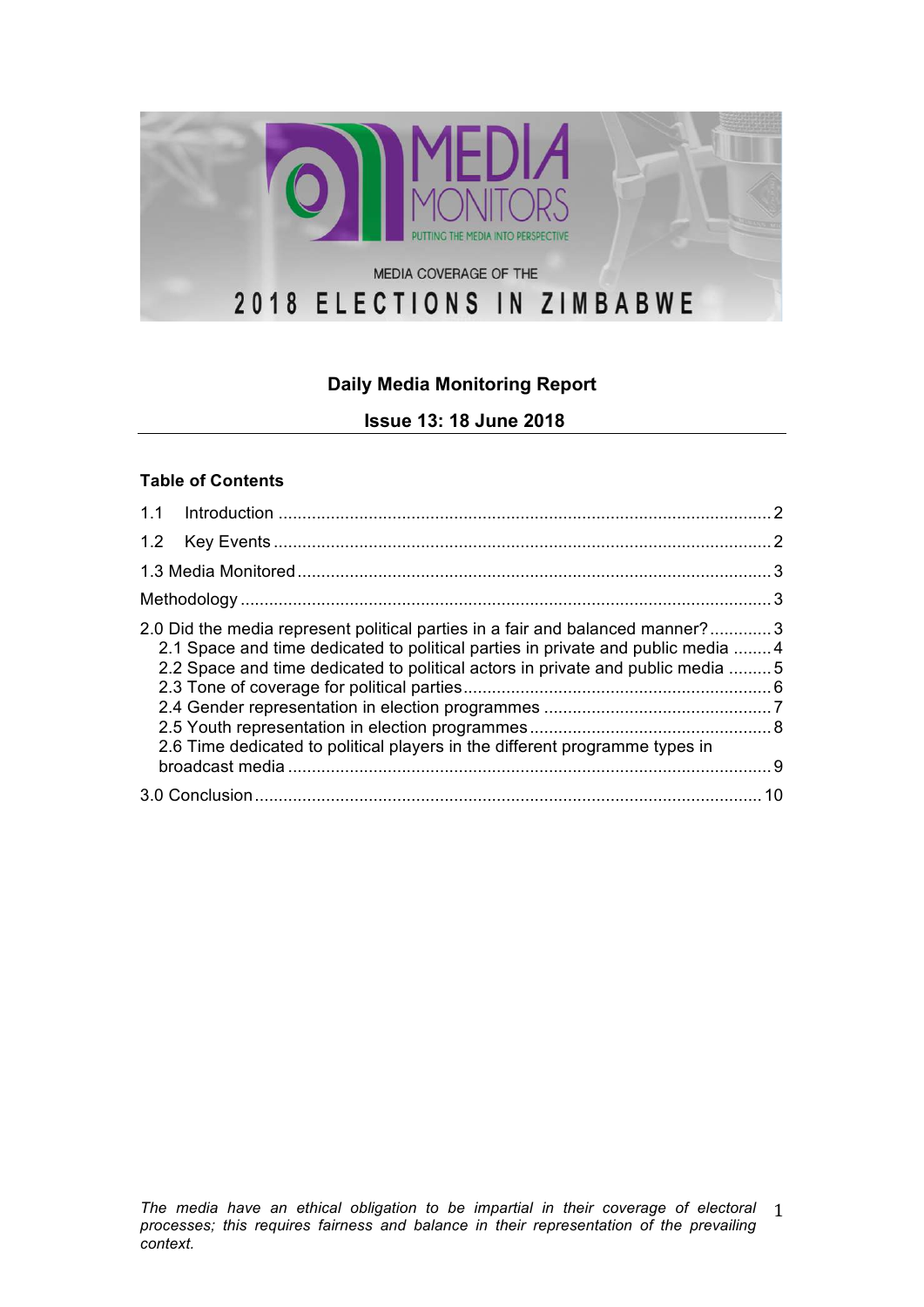### **1.1 Introduction**

This thirteenth media monitoring report on the 2018 elections highlights trends in the Zimbabwean media's performance in their coverage of the elections. The study assessed the level to which the media is fair and balanced in representing political players.

The report covers issues reported by the media on the nineteenth day of the election period – 18 June 2018.

### **1.2 Key Events**

On this day;

- Zimbabwe Peace Project (ZPP) reports that of the 81 cases of human rights violation recorded in May, 75% were linked to ZANU PF and MDC's primary elections.
- The Zimbabwe Republic Police says it has engaged Zimbabwe Union of Journalists to train police officers so as to ensure the safety of journalists during the run up to elections.

In campaign news;

- While addressing a rally in Victoria Falls Nelson Chamisa pledged to reverse *"successive ZANU PF governments' toxic politics centred on tribalism and jobs for the boys' policy"*
- DOP presidential candidate, Harry Peter Wilson says his party has embraced alternative media platforms (social media, handing out flyers and door-to-door campaigns) to disseminate its campaign message. He also lamented the unequal coverage of political parties on ZTV.
- Both ZANU PF and MDC Alliance appear to be undergoing internal disputes with regards to candidates who will represent the parties in the upcoming elections.
- Addressing a rally in Tshabalala, PRC presidential candidate Joice Mujuru vowed to become Zimbabwe's first woman President.
- Vice President Constantino Chiwenga addressed a rally in Mabvuku where he criticized Harare City Council for poor service delivery in the community.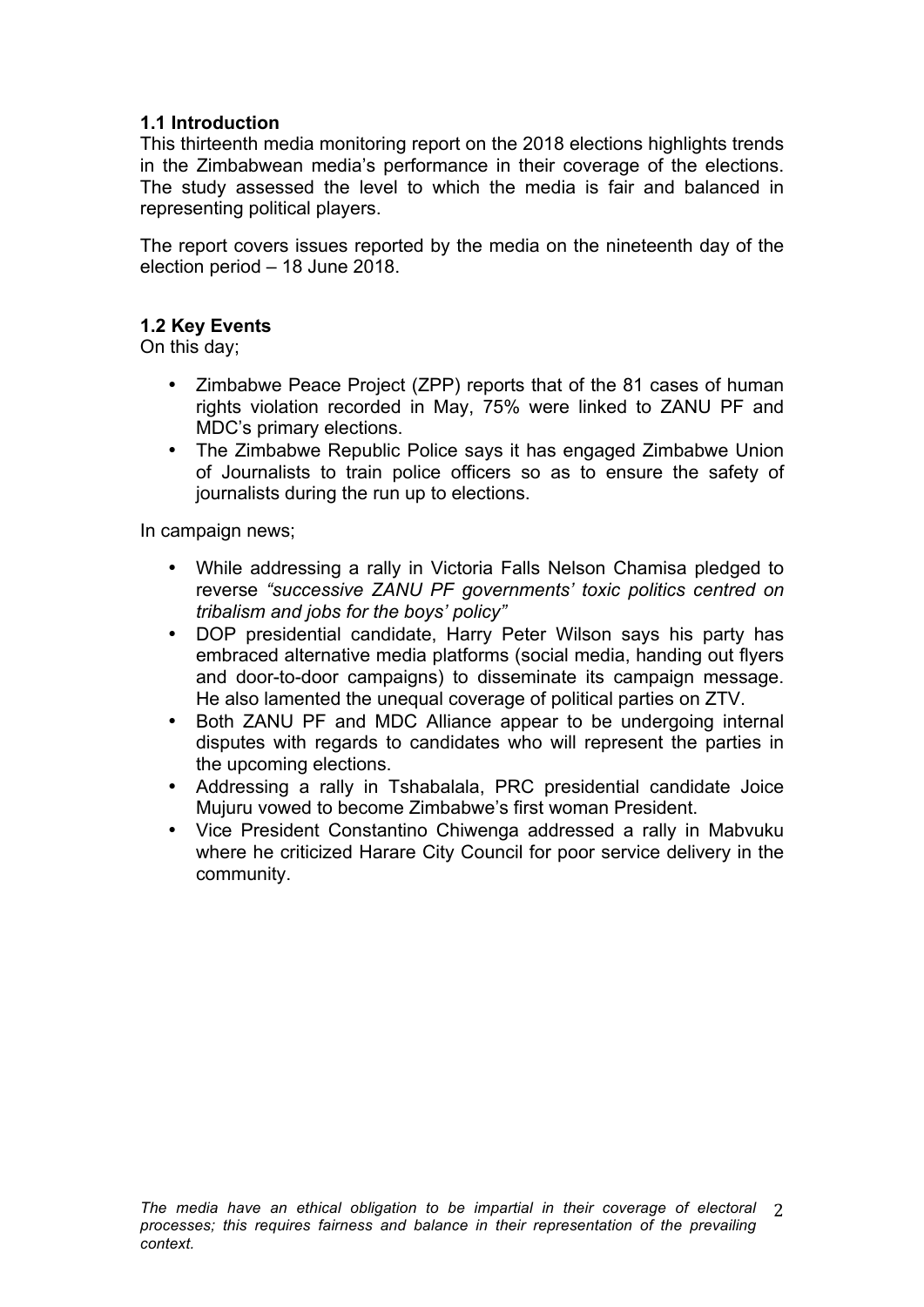### **1.3 Media Monitored**

| <b>News Platform</b>    | <b>Print</b>                                                  | Broadcast (6-10pm)                                      |
|-------------------------|---------------------------------------------------------------|---------------------------------------------------------|
| <b>Public media</b>     | The Herald<br>$\bullet$<br>Chronicle<br>$\bullet$             | 7TV<br>$\bullet$<br><b>SFM</b><br>٠<br>• Radio Zimbabwe |
| <b>Commercial radio</b> |                                                               | <b>Star FM</b><br>$\bullet$<br>ZiFM<br>٠                |
| Private media           | <b>Daily News</b><br>$\bullet$<br><b>NewsDay</b><br>$\bullet$ |                                                         |

### **Methodology**

Monitoring aims to quantify and qualify time dedicated to political parties by the media. The quantitative analysis measures the total amount of space  $\rm (cm^2)$  and time (seconds) devoted to politicians and political parties by the media. The analysis also evaluates representations of political actors by gender and age as well as the type of programmes in which they are featured.

For print media, the monitored sample includes articles published in the following sections: front page, local news, and political/election news. Monitoring also focuses on editorial pages and letters to the editor sections. Monitoring does not include articles published in the business section, sport pages, and entertainment sections

Television and radio channels have been monitored daily during a select time frame, from 6 to 10 pm. All programs have been analyzed during the sampled time period.

### **2.0 Did the media represent political parties in a fair and balanced manner?**

Media coverage of political parties by the local media does not represent the diversity in the country's political landscape. A total of 14 political parties were covered on the day in question. There was more diversity in the press where 14 political parties were covered opposed to three in the electronic media.

The distribution of space and time amongst these political parties was not equitable as ZANU PF (79%) and MDC Alliance (13%) continue to receive relatively more coverage than the other political parties. Combined ZANU PF and MDC Alliance accounted for 92% of the overall coverage whilst the remaining 12 parties were featured in 8% of the total coverage.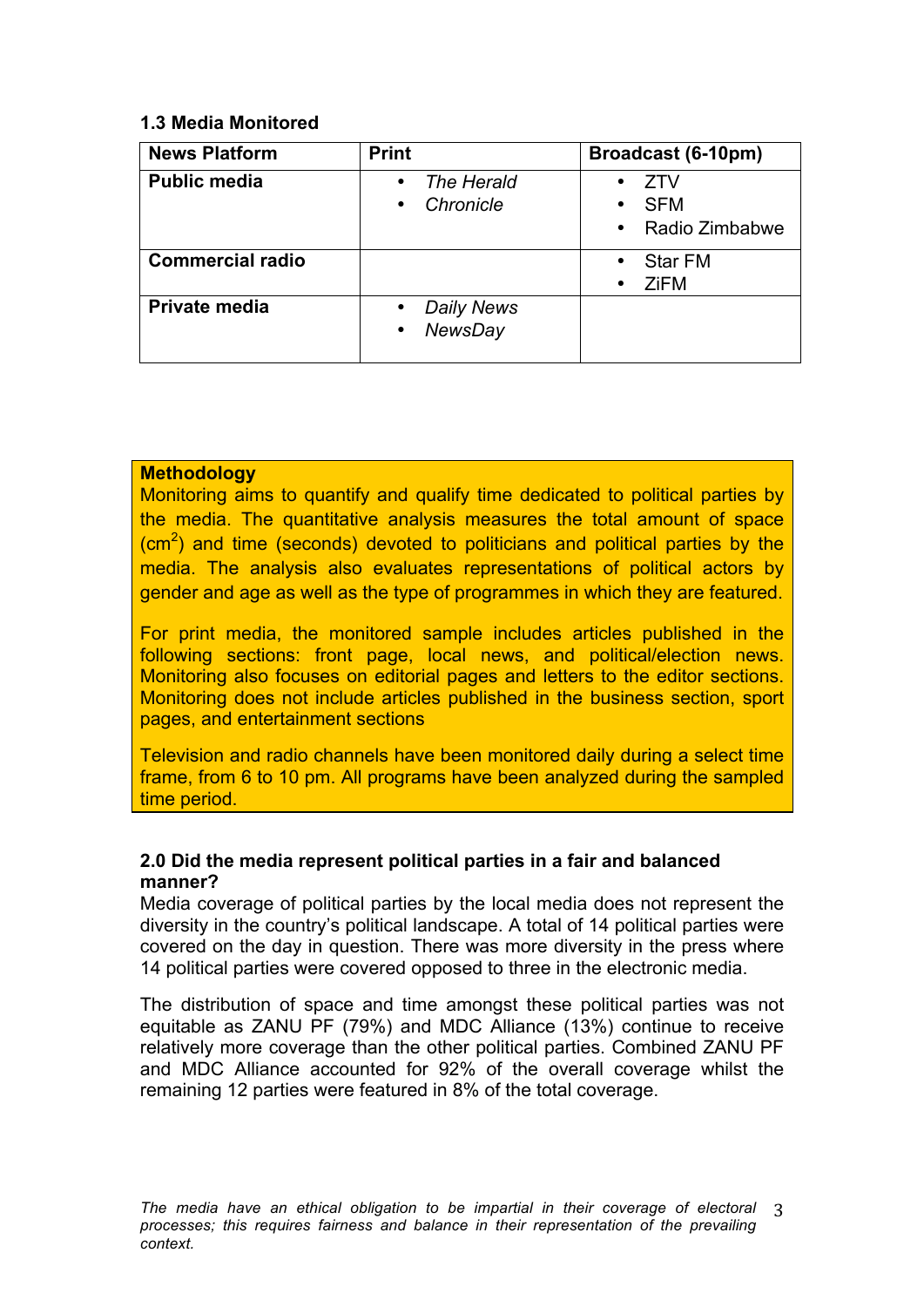### **2.1 Space and time dedicated to political parties in private and public media**

In the government-controlled press, nine political parties were covered in total. Political actors from ZANU PF received 87% of the coverage whilst MDC Alliance was covered in 7%. The other seven political parties combined for 6% of the coverage.

| <b>Political</b><br><b>Affiliation</b> | <b>National</b><br><b>Government</b> | Local<br><b>Government</b> | <b>Member of</b><br><b>Parliament</b> | <b>Party</b><br><b>Member</b> | <b>Total</b><br><b>Space</b> |
|----------------------------------------|--------------------------------------|----------------------------|---------------------------------------|-------------------------------|------------------------------|
| <b>ZANU PF</b>                         | 1225                                 | 361                        | $\overline{0}$                        | 1545                          | 3131                         |
| <b>MDC T (TK)</b>                      | $\overline{0}$                       | 0                          | $\Omega$                              | 264                           | 264                          |
| <b>MDC</b><br><b>ALLIANCE</b>          | $\overline{0}$                       | $\overline{0}$             | $\Omega$                              | 90                            | 90                           |
| <b>PRC</b>                             | $\overline{0}$                       | 0                          | $\Omega$                              | 34                            | 34                           |
| <b>BUILD ZIM</b><br><b>ALLIANCE</b>    | $\overline{0}$                       | 0                          | $\Omega$                              | 30                            | 30                           |
| <b>UNCA</b>                            | $\overline{0}$                       | $\overline{0}$             | $\Omega$                              | 22                            | 22                           |
| <b>INDEPENDENT</b>                     | $\Omega$                             | 0                          | $\Omega$                              | 8                             | 8                            |
| <b>NCA</b>                             | $\overline{0}$                       | 0                          | 0                                     | 4                             | 4                            |
| <b>UDA</b>                             | 0                                    | 0                          | O                                     | 4                             | 4                            |

*Space allocated to political actors in the government-controlled press in (cm<sup>2</sup> )* 

The privately-owned press was the most diverse news platform in terms of political parties covered. Twelve political parties were covered on this platform. ZANU PF accounted for 45% of the coverage whilst MDC Alliance was covered in 35% of the space. The other nine political parties combined for 20% of the coverage.

| Space allocated to political actors in the private press (in cm <sup>2</sup> ) |  |  |
|--------------------------------------------------------------------------------|--|--|
|--------------------------------------------------------------------------------|--|--|

| <b>Political</b><br><b>Affiliation</b> | <b>National</b><br><b>Government</b> | <b>Local</b><br><b>Government</b> | <b>Member Of</b><br><b>Parliament</b> | <b>Party</b><br><b>Member</b> | <b>Total</b><br><b>Space</b> |
|----------------------------------------|--------------------------------------|-----------------------------------|---------------------------------------|-------------------------------|------------------------------|
| <b>ZANU PF</b>                         | 253                                  | $\Omega$                          | 325                                   | 1205                          | 1783                         |
| <b>MDC ALLIANCE</b>                    | $\Omega$                             | $\Omega$                          | $\Omega$                              | 1352                          | 1352                         |
| <b>PRC</b>                             | $\Omega$                             | $\Omega$                          | $\overline{0}$                        | 334                           | 334                          |
| <b>MDC-T (TK)</b>                      | $\mathbf 0$                          | $\Omega$                          | 0                                     | 321                           | 321                          |
| <b>NPF</b>                             | $\Omega$                             | $\Omega$                          | 0                                     | 53                            | 53                           |
| <b>CODE</b>                            | $\Omega$                             | $\Omega$                          | $\Omega$                              | 41                            | 41                           |
| <b>INDEPENDENT</b>                     | $\Omega$                             | $\overline{0}$                    | 0                                     | 17                            | 17                           |
| <b>ZAPU</b>                            | $\Omega$                             | 0                                 | 0                                     | 15                            | 15                           |
| <b>NEW PF</b>                          | $\Omega$                             | $\Omega$                          | 0                                     | 10                            | 10                           |
| <b>NCA</b>                             | $\overline{0}$                       | $\Omega$                          | 0                                     |                               | 1                            |
| <b>PPP</b>                             | $\overline{0}$                       | $\Omega$                          | 0                                     | 1                             | 1                            |
| <b>UDA</b>                             | $\overline{0}$                       | 0                                 | 0                                     |                               |                              |

On this day, ZBC covered three political parties; MDC Alliance, PRC and ZANU PF. ZANU PF received the lion's share of the coverage. It made up

The media have an ethical obligation to be impartial in their coverage of electoral 4 *processes; this requires fairness and balance in their representation of the prevailing context.*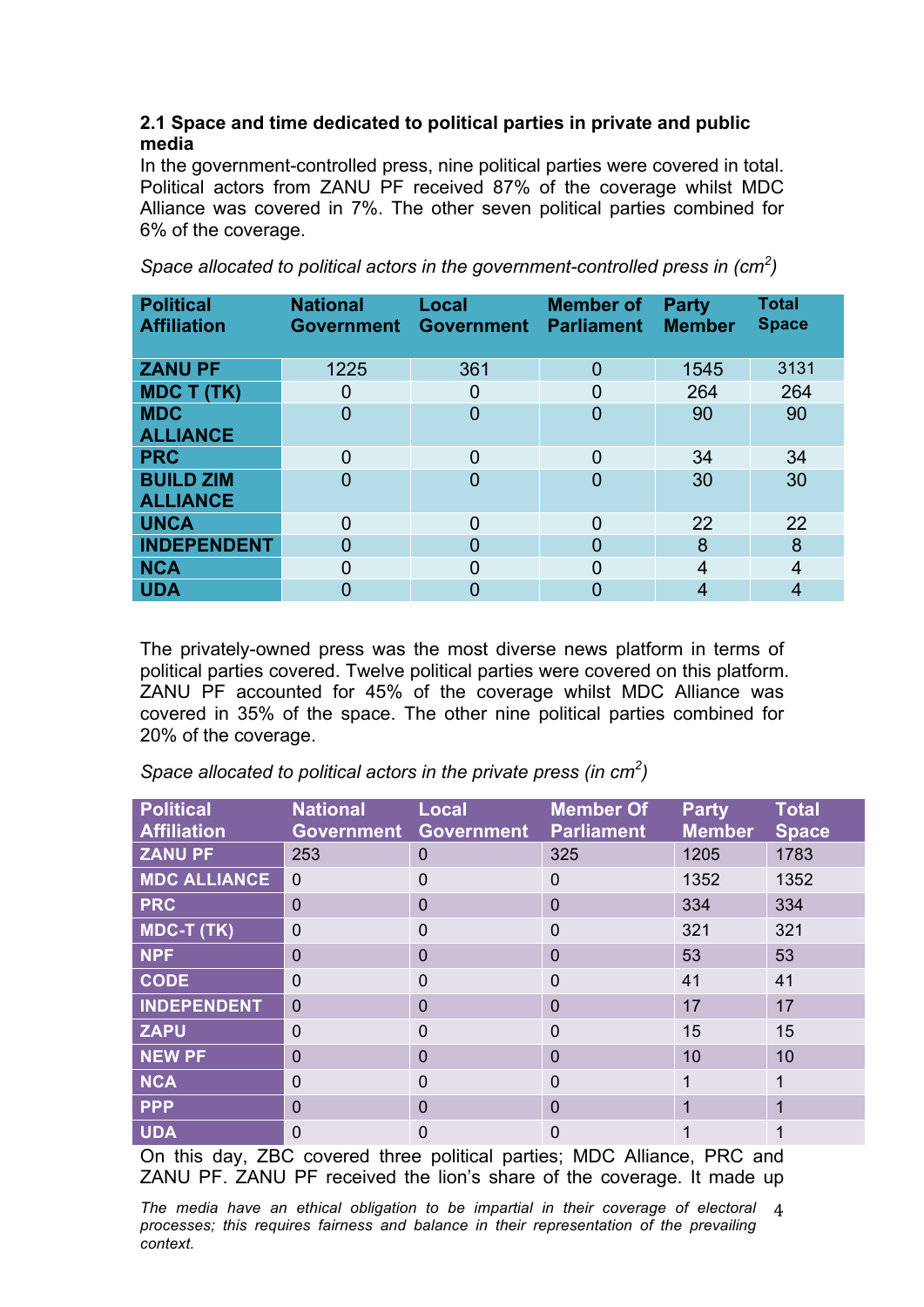83% of the coverage ahead of PRC's 9% and MDC Alliance's 8%. Political actors from ZANU PF were covered more as government officials than in their party roles.

| <b>Political</b><br><b>Affiliation</b> | <b>National</b> | Local<br>Government Government Parliament Member | <b>Member of Party</b> |     | Total |
|----------------------------------------|-----------------|--------------------------------------------------|------------------------|-----|-------|
| <b>ZANU PF</b>                         | 1722            |                                                  |                        | 632 | 2354  |
| <b>PRC</b>                             |                 |                                                  |                        | 243 | 243   |
| <b>MDC</b><br><b>ALLIANCE</b>          |                 |                                                  |                        | 228 | 228   |

*Time dedicated to political parties on ZBC (in seconds)* 

The commercial radio stations monitored covered only political actors from ZANU PF. These were featured more in their official government capacity than as members of the ruling party.

*Time dedicated to political parties on commercial radio (in seconds)* 

| <b>Political National</b> | Affiliation Government Government Parliament member | <b>Local</b> | <b>Member of Party</b> |       | <b>Total</b> |
|---------------------------|-----------------------------------------------------|--------------|------------------------|-------|--------------|
| <b>ZANU PF</b> 85         |                                                     |              |                        | $-71$ | 156          |

### **2.2 Space and time dedicated to political actors in private and public media**

On the day of monitoring, 15 political actors were covered in the broadcast media whilst 88 politicians were featured in the press. The top ten actors in the press and electronic media are presented in the tables below

*Top political actors in the press* 

| <b>Actor</b>                | <b>Political Party</b> | Total Space in cm <sup>2</sup> |
|-----------------------------|------------------------|--------------------------------|
| Joram Gumbo                 | <b>ZANUPF</b>          | 1004                           |
| <b>Emmerson Mnangagwa</b>   | <b>ZANUPF</b>          | 576                            |
| <b>Constantino Chiwenga</b> | <b>ZANUPF</b>          | 370                            |
| Joice Mujuru                | <b>PRC</b>             | 243                            |
| <b>Nelson Chamisa</b>       | <b>MDC ALLIANCE</b>    | 228                            |
| Monica Mutsvangwa           | <b>ZANUPF</b>          | 140                            |
| Taurai Jimu                 | <b>ZANUPF</b>          | 124                            |
| David Parirenyatwa          | <b>ZANUPF</b>          | 83                             |
| <b>Obert Mpofu</b>          | <b>ZANUPF</b>          | 29                             |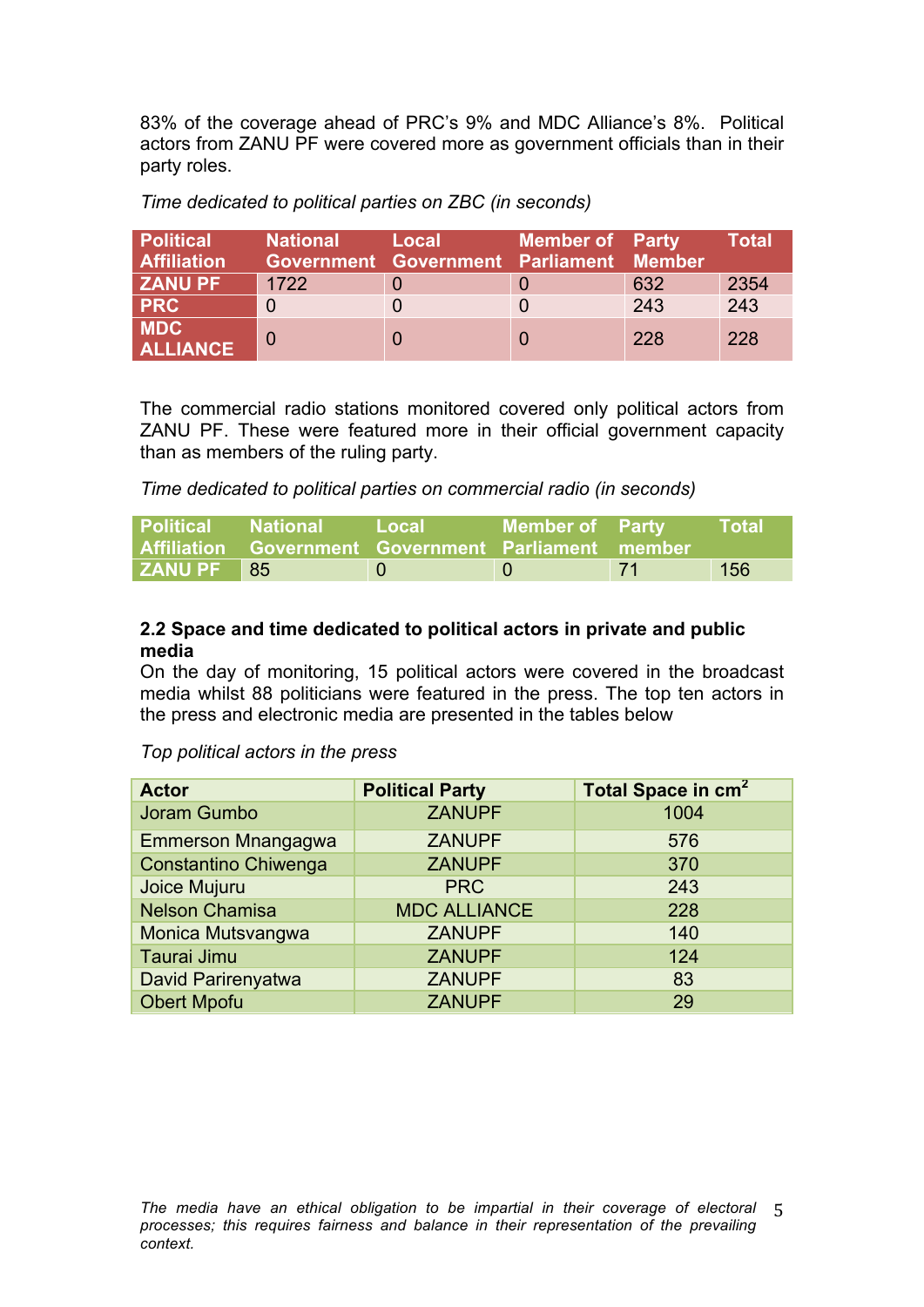*Top political actors in the electronic media* 

| <b>Actor</b>         | <b>Political Party</b> | <b>Total time in seconds</b> |
|----------------------|------------------------|------------------------------|
| Emmerson Mnangagwa   | <b>ZANUPF</b>          | 1414                         |
| Nelson Chamisa       | <b>MDC ALLIANCE</b>    | 842                          |
| <b>Tshinga Dube</b>  | <b>ZANUPF</b>          | 415                          |
| Constantino Chiwenga | <b>ZANUPF</b>          | 411                          |
| Nkululeko Sibanda    | <b>MDC ALLIANCE</b>    | 303                          |
| Joice Mujuru         | <b>PRC</b>             | 281                          |
| Owen Ncube           | <b>ZANUPF</b>          | 275                          |
| David Parirenyatwa   | <b>ZANUPF</b>          | 211                          |
| Phillip Chiyangwa    | <b>ZANUPF</b>          | 150                          |
| <b>Robert Mugabe</b> | <b>NON-ALIGNED</b>     | 149                          |

### **2.3 Tone of coverage for political parties**

Coverage of political parties in the government-controlled press was mostly neutral even though there was negative coverage of the MDC breakaway faction led by Thokozani Khupe. There was also positive coverage of ZANU PF.

| <b>PARTY</b>        | <b>NEGATIVE</b> | <b>NEUTRAL</b> | <b>POSITIVE</b> |
|---------------------|-----------------|----------------|-----------------|
| <b>BUILD ZIM</b>    |                 | 30             |                 |
| <b>INDEPENDENT</b>  |                 | 8              |                 |
| <b>MDC ALLIANCE</b> |                 | 90             |                 |
| <b>MDC-T (TK)</b>   | 136             | 128            |                 |
| <b>NCA</b>          |                 | 4              |                 |
| <b>PRC</b>          |                 | 34             |                 |
| <b>UANC</b>         |                 | 22             |                 |
| <b>UDA</b>          |                 | 4              |                 |
| <b>ZANUPF</b>       |                 | 2897           | 234             |

*Tone of coverage in the government controlled press (in cm<sup>2</sup> )* 

Most of the coverage of political parties in the privately-owned press was neutral, there was however more negative coverage of MDC Alliance and more positive coverage for ZANU PF.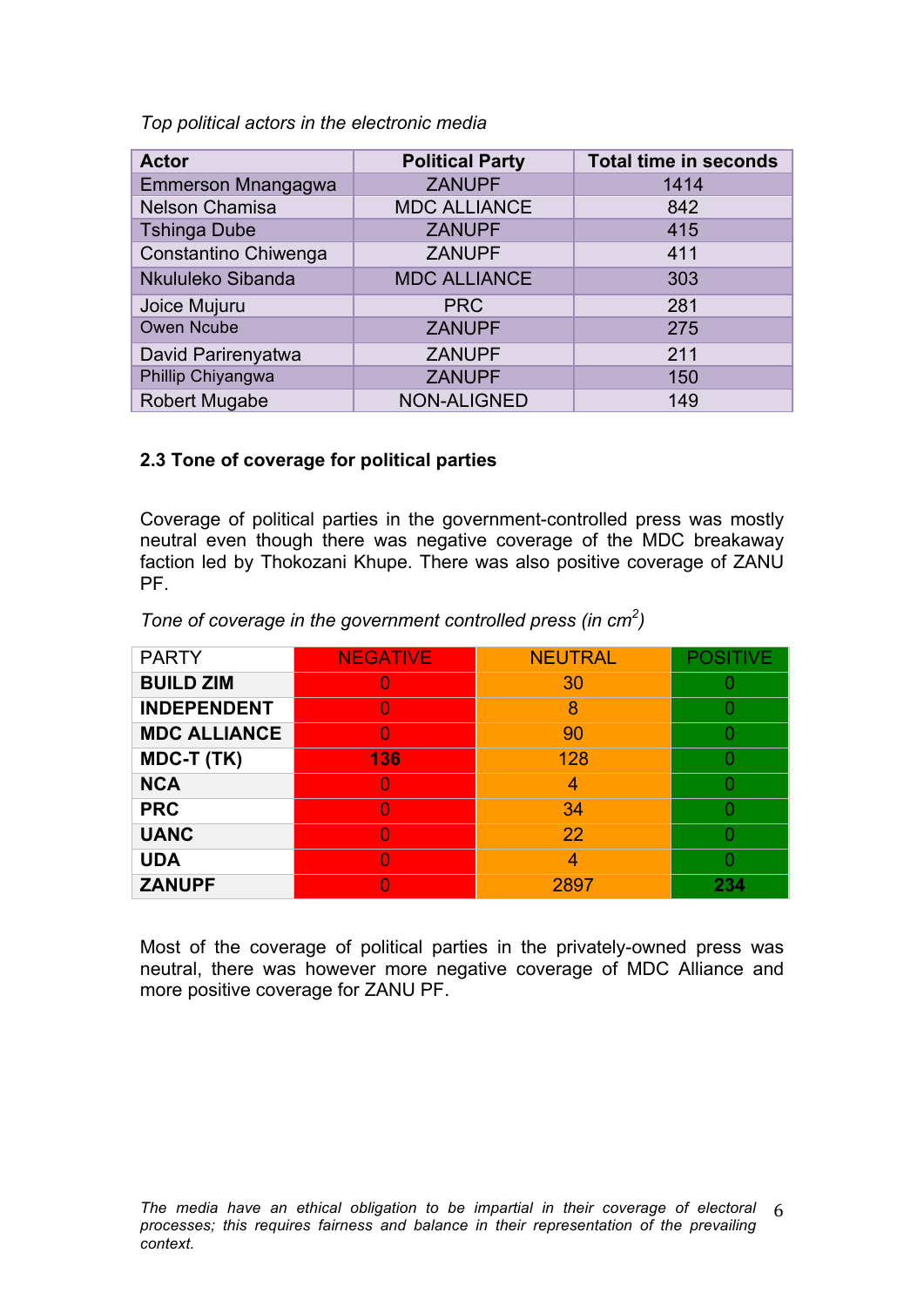*Tone of coverage in the private press (in cm<sup>2</sup> )* 

| <b>PARTY</b>        | <b>NEGATIVE</b> | <b>NEUTRAL</b> | <b>POSITIVE</b> |
|---------------------|-----------------|----------------|-----------------|
| <b>CODE</b>         | 40              |                | O               |
| <b>INDEPENDENT</b>  | 15              | $\overline{2}$ |                 |
| <b>MDC ALLIANCE</b> | 520             | 605            | 227             |
| MDC-T(TK)           | 30              | 291            |                 |
| <b>NCA</b>          |                 | 1              |                 |
| <b>NEW PF</b>       | 10              | O              |                 |
| <b>NPF</b>          | O               | 53             | n               |
| <b>PPP</b>          | O               | 1              | n               |
| <b>PRC</b>          |                 | 334            |                 |
| <b>UDA</b>          |                 | 1              |                 |
| <b>ZANU PF</b>      | 355             | 1095           | 333             |
| <b>ZAPU</b>         |                 | 15             |                 |

On ZBC, there were three political parties covered, of these the tone was neutral for MDC Alliance and PRC. ZANU PF received coverage that was predominantly neutral with hints of positivity.

*ZBC tone of coverage (in seconds)* 

| <b>PARTY</b>        | <b>NEGATIVE</b> | <b>NEUTRAL</b> |  |
|---------------------|-----------------|----------------|--|
| <b>MDC ALLIANCE</b> |                 | 228            |  |
| <b>PRC</b>          |                 | 243            |  |
| <b>ZANU PF</b>      |                 | 2323           |  |

Commercial radio stations gave coverage to ZANU PF alone. The coverage was mostly neutral.

*Commercial radio stations' tone of coverage (in seconds)* 

| ◡▵◡                                                               | $\sim$<br><b>NL</b><br>v<br><b>Contract Contract</b><br>$\sim$<br><b>Contract Contract</b> | Δ<br><b>AF</b><br>w<br>$\sim$    |  |
|-------------------------------------------------------------------|--------------------------------------------------------------------------------------------|----------------------------------|--|
| $\overline{\phantom{a}}$<br><b>NI</b><br>$\mathbf{u}$<br><u>_</u> |                                                                                            | $\sim$<br>-<br>-<br>$\sim$<br>vu |  |

### **2.4 Gender representation in election programmes**

Women continue to be marginalised in Zimbabwe's news media; they made up 7% of the political actors covered whilst men were featured in 93%. The electronic media faces the largest challenge in terms of coverage of women political actors.

On this day, PRC's presidential candidate, Joice Mujuru was prominently featured in the news expressing confidence that she will be Zimbabwe's first woman president come July 30.

The media have an ethical obligation to be impartial in their coverage of electoral 7 *processes; this requires fairness and balance in their representation of the prevailing context.*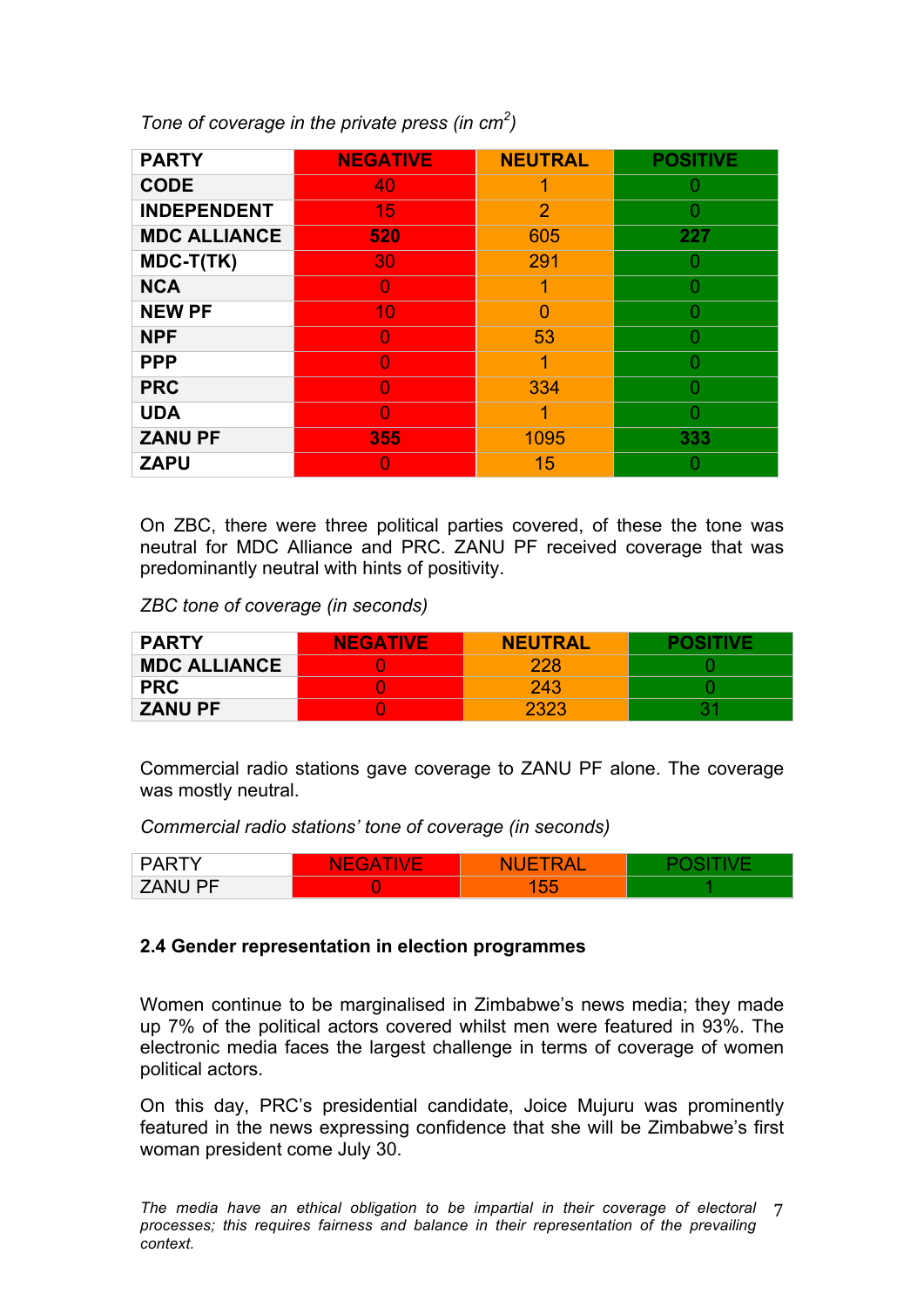Thokozani Khupe was covered in an article that addressed the issue of political violence and how it affects women political actors.



*Gender representation in both the private and public media* 

#### **2.5 Youth representation in election programmes**

Youths were barely visible in the news media on the day of monitoring; they made up less than 1% of the political actors covered in both the electronic and privately owned media. *The Herald* carried a story in which ZANU PF youths embarked on a clean-up exercise at Trabablas Trail Heritage Site in Masvingo. The story quoted ZANU PF Masvingo Youth Co-ordinator Sylvester Chikondo.



*Representation of youths in the press* 

*\*Statistics included were for political players whose data was available*

The media have an ethical obligation to be impartial in their coverage of electoral 8 *processes; this requires fairness and balance in their representation of the prevailing context.*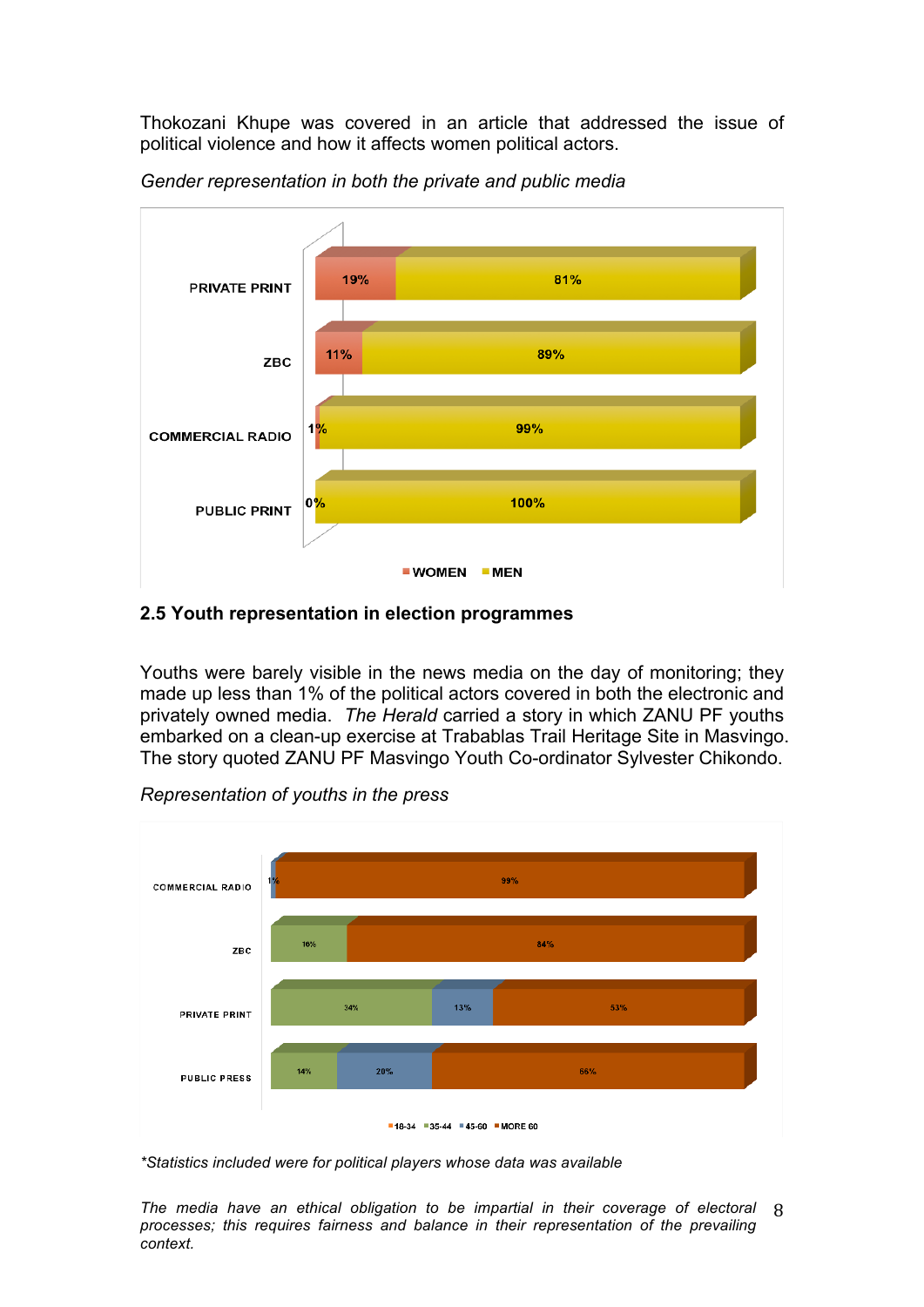#### **2.6 Time dedicated to political players in the different programme types in broadcast media**

Political actors were featured in three programming variables on the day of monitoring. They appeared in news, current affairs and notices. Most of the coverage of political actors was in the news.





ZBC (radio and TV) gave more time to political actors in current affairs programmes than the other programming variables. In current affairs, *Economic Forum* featured Minister of State for Manicaland, Monica Mutsvangwa who talked about the benefits of growing groundnuts for commercial purposes. In another programme, The Minister of Transport, Joram Gumbo was interviewed discussing his ministry's road rehabilitation initiatives. SFM carried two notices in which President Mnangagwa urging Zimbabweans not to engage in political violence.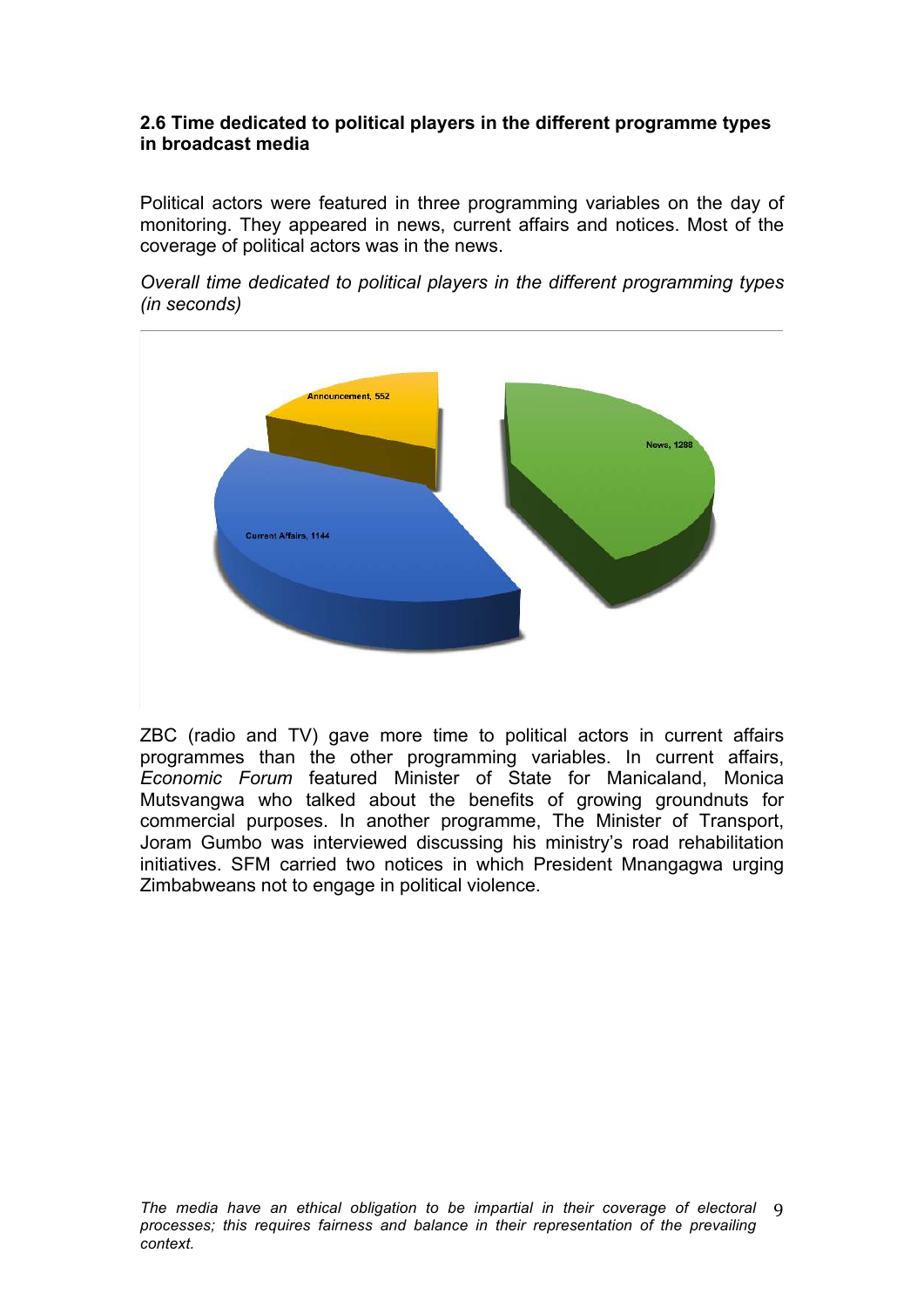

*Total time dedicated to political actors on ZBC (in seconds)* 

On commercial radio, political actors were only featured in the news.

 *Total time dedicated to political actors on commercial radio (in seconds)* 



# **3.0 
Conclusion**

Reporting trends on the nineteenth day of the electoral period show that the local media has a long way to go in terms of achieving the requisite standards of fair and equitable coverage of political parties and actors. Coverage is still skewed in favour of the more familiar political parties and actors, which is unfair to politicians who have just entered the political frail with the hope of winning over the electorate.

There is an urgent need for the media to come up with innovative techniques to profile and critique all the political actors who are planning to take part in the upcoming elections.

The media have an ethical obligation to be impartial in their coverage of electoral  $10$ *processes; this requires fairness and balance in their representation of the prevailing context.*